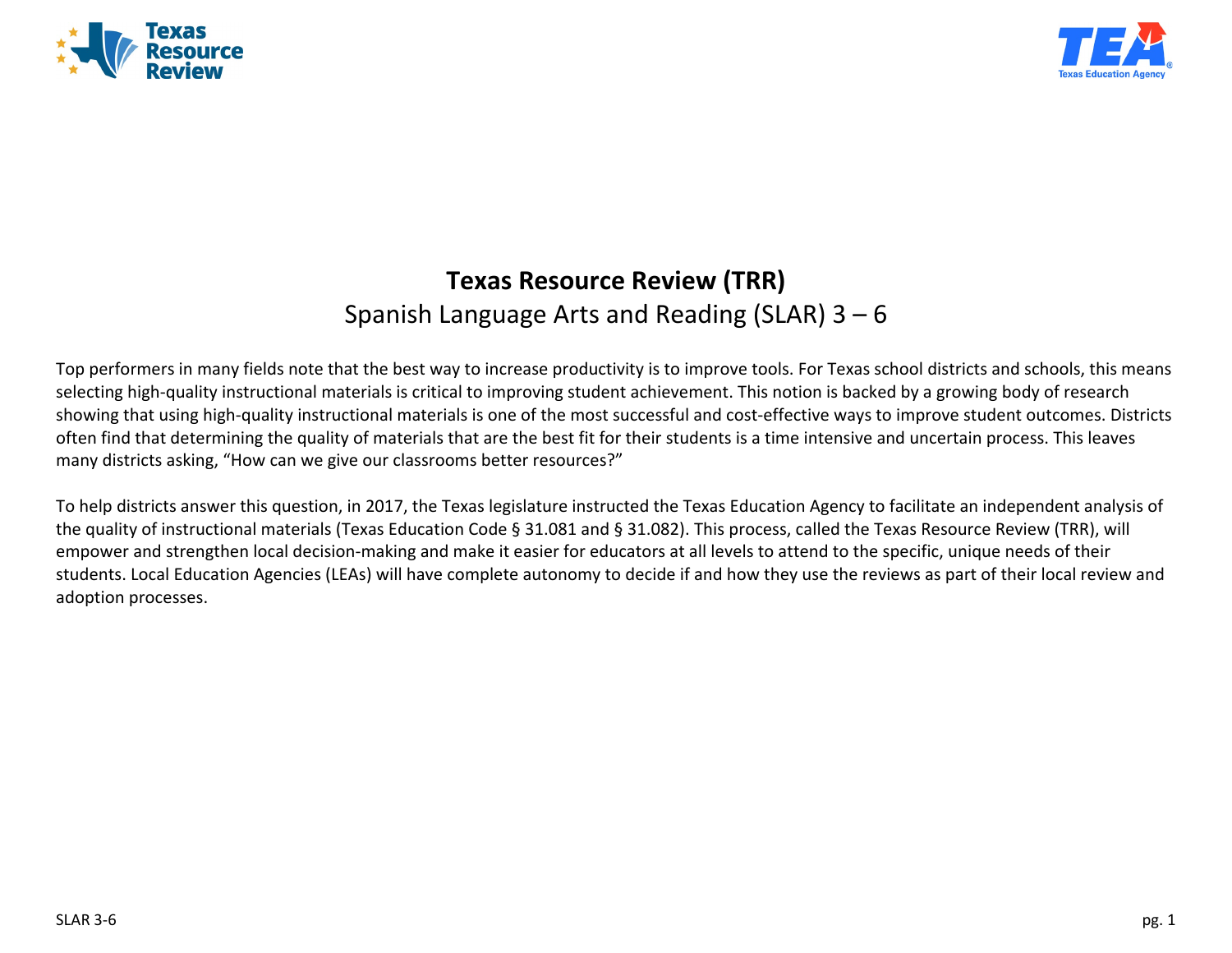



## **Overview of the Process**

A series of steps will be completed to ensure reviews provide districts with clear, transparent, and user-friendly information about the quality of instructional materials. A high-level overview of the steps is included in the graphic below:



#### **1. Develop Rubric**

Each quality review cycle begins with development of a rubric that defines quality in a subject area. **Rubrics are developed by Texas educators and aligned to Texas standards.** Final rubrics remain constant for several months before the review cycle begins and throughout the process.

## **2. Select Review Teams**

**Highly trained teachers and administrators are recruited from all over Texas to serve on TRR quality review teams.** Every team member is rigorously vetted and trained to conduct detailed and comprehensive evaluations.

## **3. Evaluate Standards Alignment**

**Materials are evaluated with the State Board of Education (SBOE) process to determine the percent alignment** with Texas Essential Knowledge and Skills and English Language Proficiency Standards.

## **4. Review Quality**

Materials are reviewed for content, instructional concepts, and educator supports. **TRR reviewers spend more than 150 hours evaluating materials, collecting evidence, and meeting weekly to reach consensus.**

#### **5. Publishers Respond**

TRR welcomes publisher feedback. **Publishers are granted early access to each review with opportunities to appeal, comment, or request minor revisions** before it appears on the website.

#### **6. Validate Reviews**

**TEA partners with education service centers to verify that quality reviews contain sufficient evidence** to support indicator evaluations.

#### **7. Publish Reviews**

**Final reviews are published on the Texas Resource Review website,** which is freely accessible and provides local education agencies with comprehensive product information.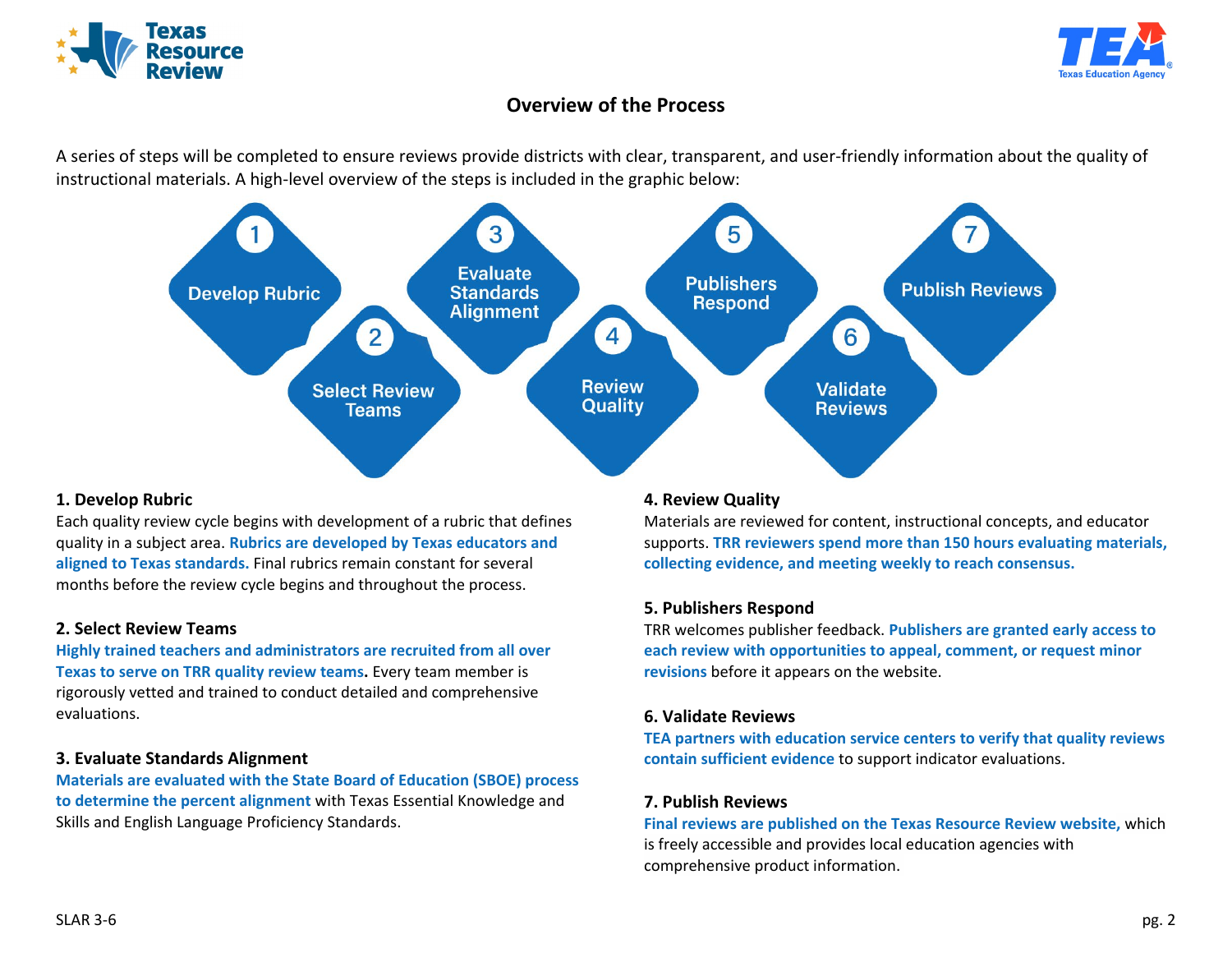



## **Overview of the Rubric Design**

## **Rubric Structure**

The rubric is arranged by category, section, subsection, indicator, and guidance. The categories are the broadest level of the rubric and serve as its foundation. Within each category are nested sections, subsections, indicators, and guidance that provide additional details and greater clarity for review items.

\*Note: Not all sections contain subsections

# **Guidance:** Description for how indicators are met **Indicator: F**ocused item(s) for review within a section or subsection **Subsection\***: Grouping of related topics/themes within a section **Section:** Major topic(s) within a category **Category:** Broadest level of the rubric

#### **Categories**

The rubric's categories inform LEAs about essential components of instructional material products.

| <b>Category</b>                               | <b>Description</b>                                                                                                                                                                                                                                                                                                                                                      |
|-----------------------------------------------|-------------------------------------------------------------------------------------------------------------------------------------------------------------------------------------------------------------------------------------------------------------------------------------------------------------------------------------------------------------------------|
| <b>State Board of Education (SBOE) Review</b> | This category focuses on the SBOE's TEKS and ELPS alignment review of instructional<br>materials. The TRR compliments the SBOE review process and presents its results in the<br>overall quality report. The SBOE review process results in a percentage of TEKS and ELPS<br>coverage and establishes if materials meet or do not meet requirements for state adoption. |
| <b>Content and Instructional Concepts</b>     | This category focus on <b>how well</b> standards are addressed by instructional materials. Sections<br>within this category evaluate guidance for effective teaching and learning specific to the<br>content.                                                                                                                                                           |
| <b>Educator Supports</b>                      | This category focuses on aspects of instructional materials that directly relate to tools and<br>resources for supporting instruction. Sections within this category focus on the guidance and<br>support students and educators need to ensure all students learn and succeed.                                                                                         |
| <b>Additional Information</b>                 | This category provides information on technology, cost, professional learning, and additional<br>language supports as shared by the publisher.                                                                                                                                                                                                                          |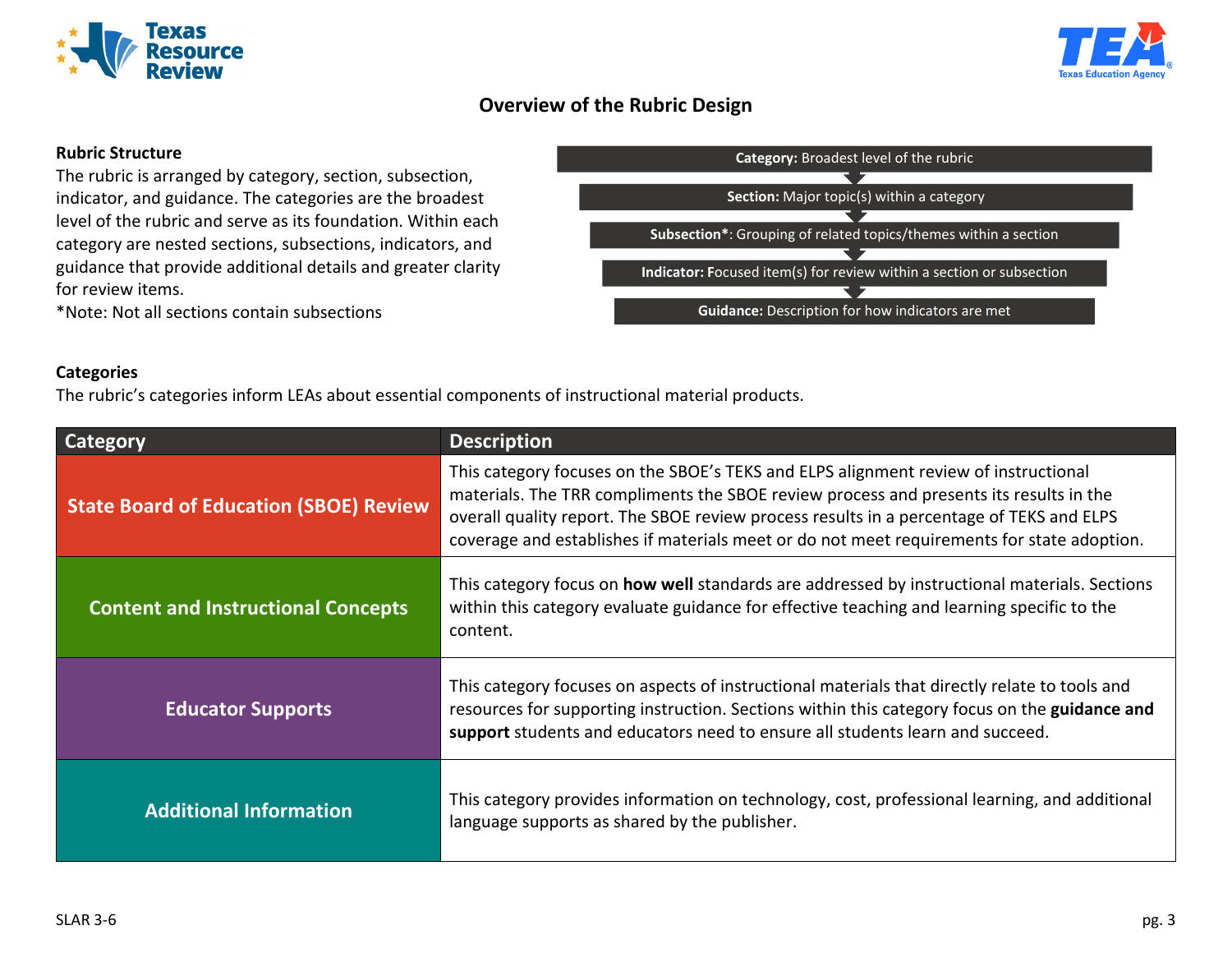



Reviewers will navigate through the rubric based on the categories below and focus on sections within each category to evaluate the quality of instructional materials.

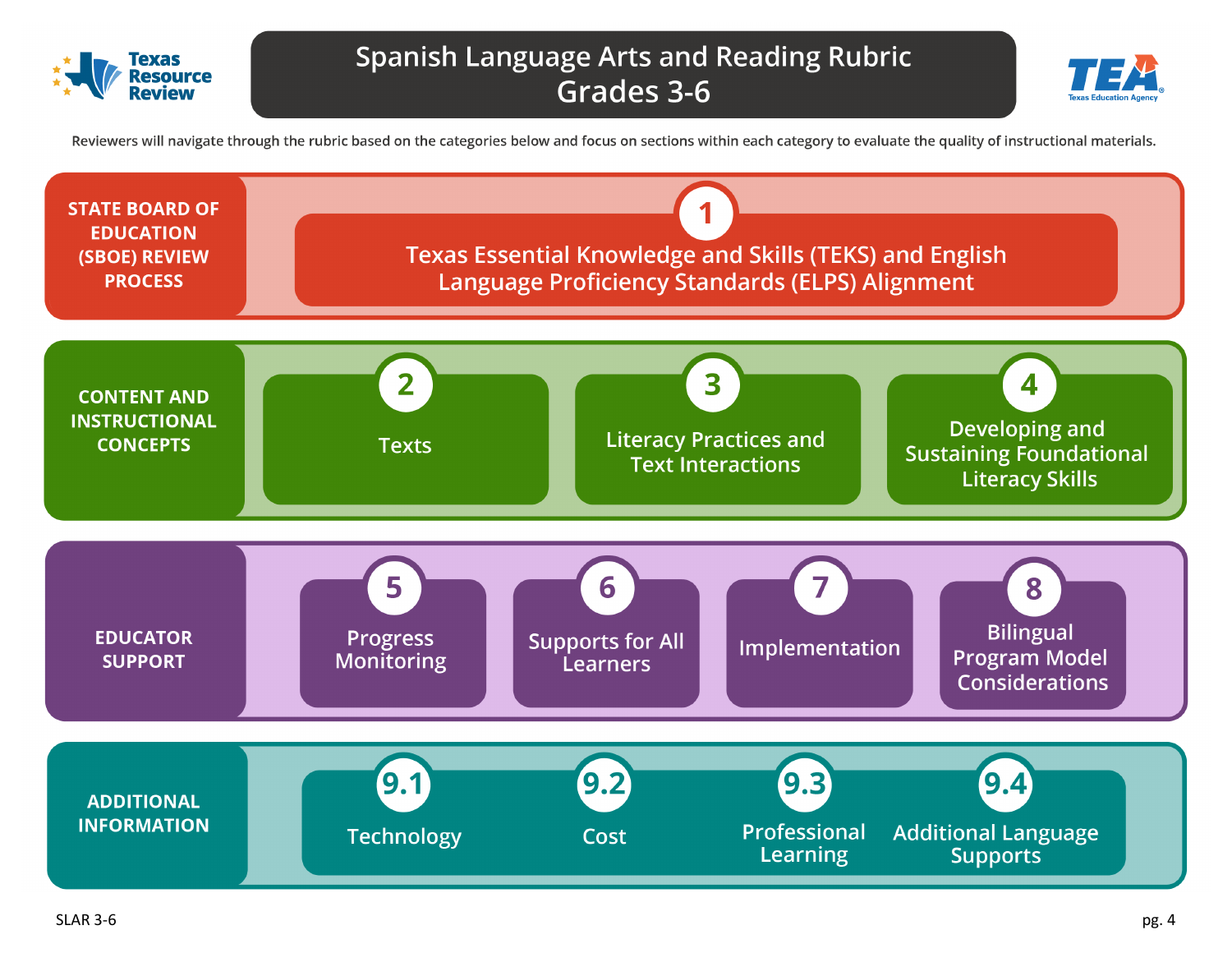



## **Scoring Methodology**

Quality evaluations are intended to support LEAs in making decisions that best meet their local context. To provide LEAs clear, transparent, and user-friendly information, instructional materials are scored points at the indicator level and then totaled for the section. A percentage score is calculated based on the points awarded for each section. Each score value is supported by evidence collected, the evidence is published in final reports. Sections within the rubric are scored based on the table below.

## **SLAR Grades 3 – 6 Scoring**

The following provides an overview of the scoring methodology proposed to support LEAs in their review, adoption, and purchasing decisions.

| <b>Category</b>                  | <b>Section</b>                                                                                                             | <b>Number of Indicators</b> | <b>Total Possible Points</b>                | <b>Display on Report</b>    |
|----------------------------------|----------------------------------------------------------------------------------------------------------------------------|-----------------------------|---------------------------------------------|-----------------------------|
| <b>SBOE Review Process</b>       | <b>TEKS and ELPS</b><br>1.<br>Alignment                                                                                    | N/A                         | Meets/Does Not Meet<br><b>SBOE Criteria</b> | %TEKS<br>% ELPS             |
|                                  | 2.<br>Texts                                                                                                                | 3 indicators                | 12 points                                   | % of total section points   |
| <b>Content and Instructional</b> | Literacy Practices and<br>3.<br><b>Text Interactions</b>                                                                   | 13 indicators               | 46 points                                   | % of total section points   |
| <b>Concepts</b>                  | Developing and<br>4.<br><b>Sustaining Foundational</b><br><b>Skills</b>                                                    | 3 indicators                | 12 points                                   | % of total section points   |
|                                  | <b>Progress Monitoring</b><br>5.                                                                                           | 3 indicators                | 6 points                                    | % of total section points   |
| <b>Educator Support</b>          | Supports for All<br>6.<br>Learners                                                                                         | 3 indicators                | 6 points                                    | % of total section points   |
|                                  | 7.<br>Implementation                                                                                                       | 5 indicators                | 8 points                                    | % of total section points   |
|                                  | <b>Bilingual Program</b><br>8.<br><b>Model Considerations</b>                                                              | 3 indicators                | 6 points                                    | % of total section points   |
| <b>Additional Information</b>    | <b>Additional Information:</b><br>9.<br>Technology, Cost,<br>Professional Learning,<br>and Additional<br>Language Supports | N/A                         | No point value                              | <b>Information Provided</b> |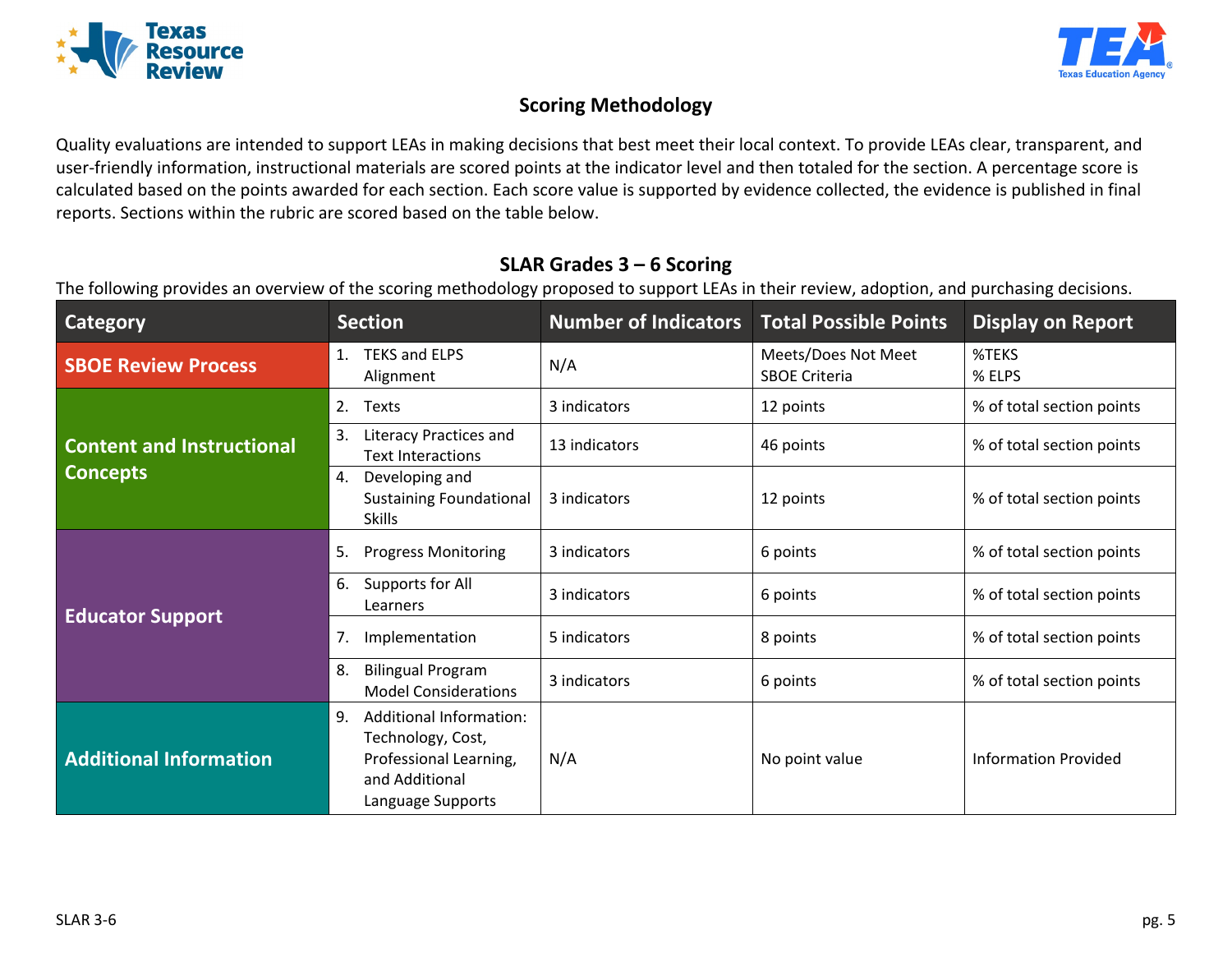



## **❶ Texas Essential Knowledge and Skills and English Language Proficiency Standards Alignment**

State review panel members review instructional materials to determine the extent to which the TEKS and ELPS are covered and to identify factual errors. To be eligible for adoption, instructional materials must meet at least 50% of the TEKS and 100% of the required ELPS in the **components intended for student use** and the **components intended for teacher use**, be free from factual error, meet manufacturing specifications, be suitable for the intended course and grade level, and be reviewed by academic experts. The review results in four outputs related to the percentage of TEKS and ELPS present in materials designed for teacher and student use as seen below: Student TEKS, Teacher TEKS, Student ELPS, and Teacher ELPS. **All** materials must be reviewed for TEKS & ELPS Alignment.

| <b>Category</b>                       | <b>Student TEKS</b> | <b>Teacher TEKS</b> | <b>Student ELPS</b> | <b>Teacher ELPS</b> |
|---------------------------------------|---------------------|---------------------|---------------------|---------------------|
| <b>Does Not Meet SBOE Requirement</b> | $<$ 50%             | <50%                | $<$ 100%            | $<$ 100%            |
| <b>Meets Minimum SBOE Requirement</b> | 50-79%              | 50-79%              | 100%                | 100%                |
| <b>TEA Recommended Percentages</b>    | $80%+$              | $80%+$              | 100%                | 100%                |
|                                       |                     |                     |                     |                     |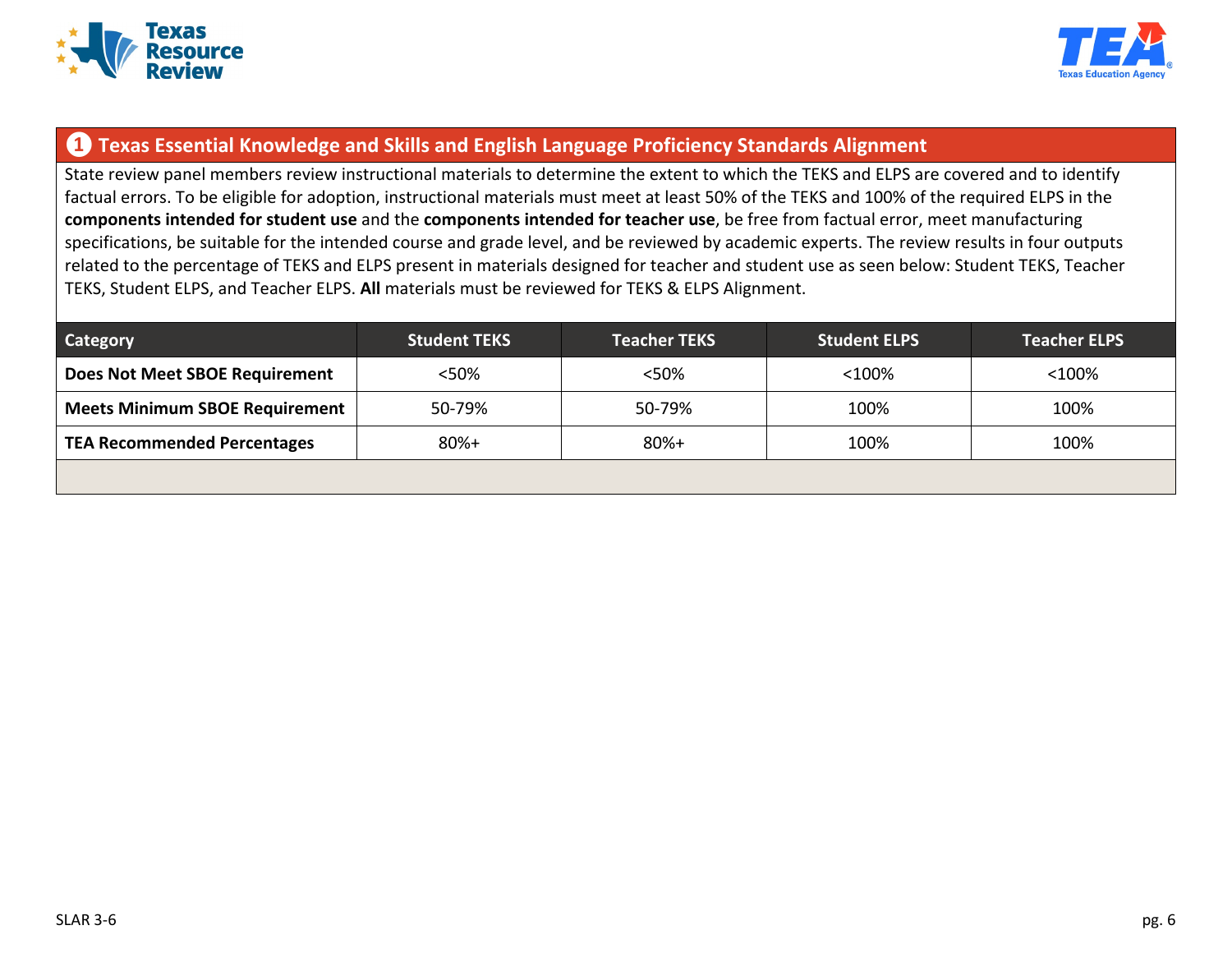



# **❷ Texts (what students read, see, and hear)**

Materials must include a wide variety and range of high-quality literary and informational texts that are appropriately challenging for the grade.

|     | Indicator                                                                                                                                 | <b>Guidance</b>                                                                                                                                                                                                                                                                                                                                                                                                                                                                                                                                                                                                                                         | <b>Scoring</b> |
|-----|-------------------------------------------------------------------------------------------------------------------------------------------|---------------------------------------------------------------------------------------------------------------------------------------------------------------------------------------------------------------------------------------------------------------------------------------------------------------------------------------------------------------------------------------------------------------------------------------------------------------------------------------------------------------------------------------------------------------------------------------------------------------------------------------------------------|----------------|
| 2.1 | Materials include high-quality texts for<br>SLAR instruction and cover a range of<br>student interests.                                   | The texts are well-crafted, representing the quality of content, language, and<br>writing that is produced by experts in various disciplines.<br>Materials include increasingly complex traditional, contemporary, classical,<br>and multicultural diverse texts.                                                                                                                                                                                                                                                                                                                                                                                       | 0/2/4          |
| 2.2 | Materials include a variety of text types<br>and genres across content that meet<br>the requirements of the TEKS for each<br>grade level. | Text types must include those outlined for specific grades by the TEKS:<br>Literary texts must include those outlined for specific grades.<br>$\circ$<br>Informational texts include texts of information, exposition,<br>$\circ$<br>argument, procedures, and documents as outlined in the TEKS.<br>Materials include print and graphic features of a variety of texts.<br>Materials include informational and argumentative texts that are connected<br>to science and social studies topics in the TEKS for grades 3-8. Materials<br>include opportunities for students to recognize and analyze characteristics of<br>multimodal and digital texts. | 0/2/4          |
| 2.3 | Texts are appropriately challenging and<br>are at an appropriate level of<br>complexity to support students at their<br>grade level.      | Texts are accompanied by a text-complexity analysis provided by the<br>publisher.<br>Texts are at the appropriate quantitative levels and qualitative features for<br>the grade level.                                                                                                                                                                                                                                                                                                                                                                                                                                                                  | 0/2/4          |
|     |                                                                                                                                           | <b>Total Points Possible:</b>                                                                                                                                                                                                                                                                                                                                                                                                                                                                                                                                                                                                                           | 12             |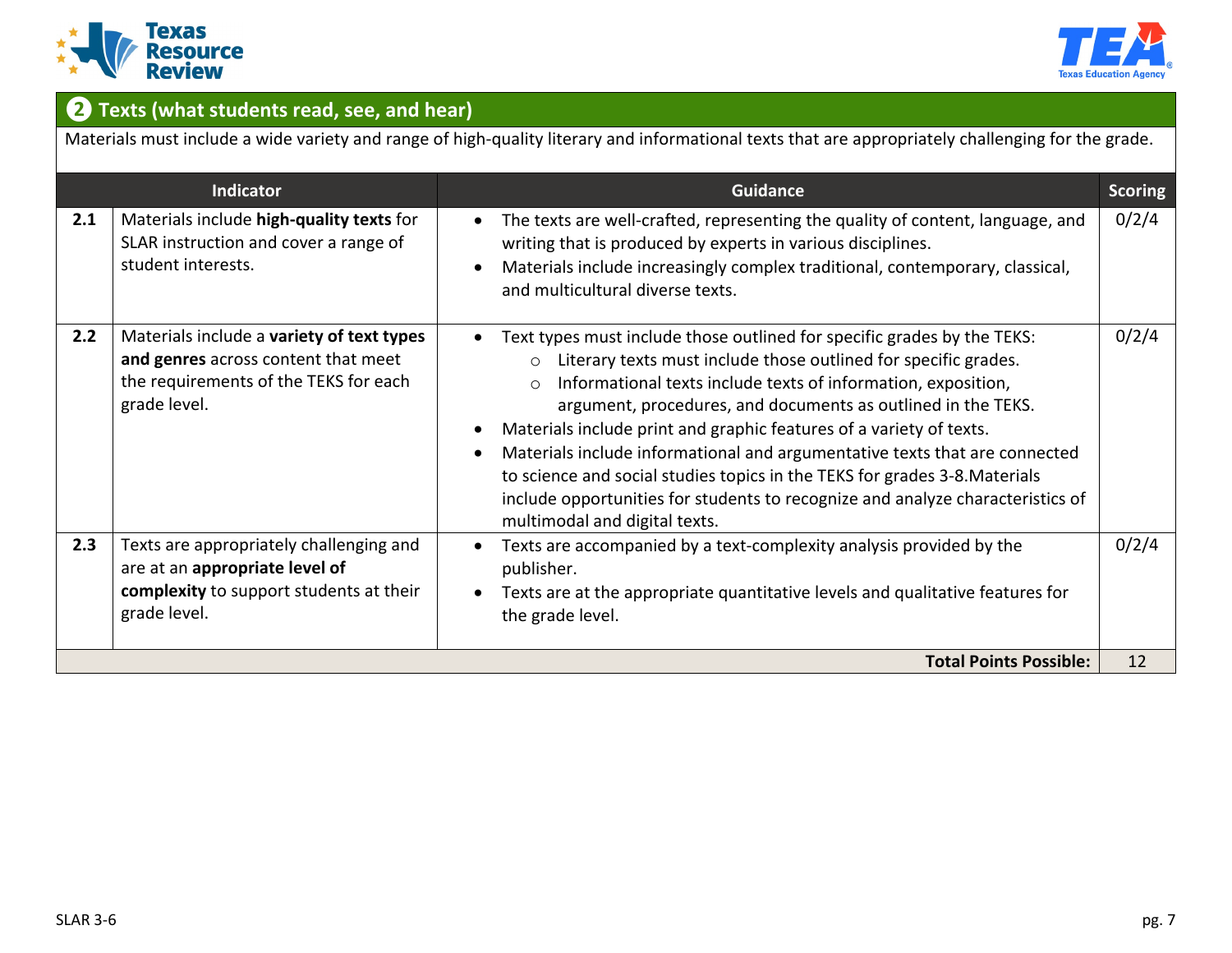



## **❸ Literacy Practices and Text Interactions**

#### **Reading, Writing, Speaking, Listening, Thinking, Inquiry, and Research**

Materials include instruction and practice for the grade and grade-band-specific skills of reading, writing, speaking, listening, and thinking. Materials provide questions and tasks for students to both develop and deepen comprehension of texts and topics. Students demonstrate gradelevel literacy skills through reading, writing, speaking, listening, and thinking opportunities that require use of text evidence for response. Materials contain interconnected questions and tasks that build student knowledge. Tasks integrate reading, writing, speaking, listening, and thinking (including components of vocabulary, syntax, and fluency, as needed) and provide opportunities for increased independence.

## **3.A Reading: Questions and Tasks**

|       | Indicator                                                                                                                                                                       | <b>Guidance</b>                                                                                                                                                                                                                                                                                                                                                                                                                                                                                                                                                                                                                                                                                                                                                                                                                                                       | <b>Scoring</b> |
|-------|---------------------------------------------------------------------------------------------------------------------------------------------------------------------------------|-----------------------------------------------------------------------------------------------------------------------------------------------------------------------------------------------------------------------------------------------------------------------------------------------------------------------------------------------------------------------------------------------------------------------------------------------------------------------------------------------------------------------------------------------------------------------------------------------------------------------------------------------------------------------------------------------------------------------------------------------------------------------------------------------------------------------------------------------------------------------|----------------|
| 3.A.1 | Materials contain questions and tasks<br>that support students in analyzing and<br>integrating knowledge, ideas, topics,<br>themes, and connections within and<br>across texts. | Most questions and tasks build conceptual knowledge, are text-<br>specific/dependent, target complex elements of the texts, and integrate<br>multiple TEKS.<br>Questions and tasks require students to<br>$\bullet$<br>make connections to personal experiences, other texts, and the world<br>$\circ$<br>around them and<br>identify and discuss important big ideas, themes, and details.<br>$\circ$                                                                                                                                                                                                                                                                                                                                                                                                                                                                | 0/2/4          |
| 3.A.2 | Materials contain questions and tasks<br>that require students to analyze the<br>language, key ideas, details, craft, and<br>structure of individual texts.                     | Questions and tasks support students' analysis of the literary/textual elements<br>of texts by asking students to<br>analyze, make inferences, and draw conclusions about the author's<br>$\circ$<br>purpose in cultural, historical, and contemporary contexts and provide<br>evidence from the text to support their understanding;<br>compare and contrast the stated or implied purposes of different<br>$\circ$<br>authors' writing on the same topic;<br>analyze the author's choices and how they influence and communicate<br>$\circ$<br>meaning (in single and across a variety of texts);<br>make and correct or confirm predictions using text features,<br>$\circ$<br>characteristics of genre, and structures with and without adult<br>assistance; and<br>ask students to study the language within texts to support their<br>$\circ$<br>understanding. | 0/2/4          |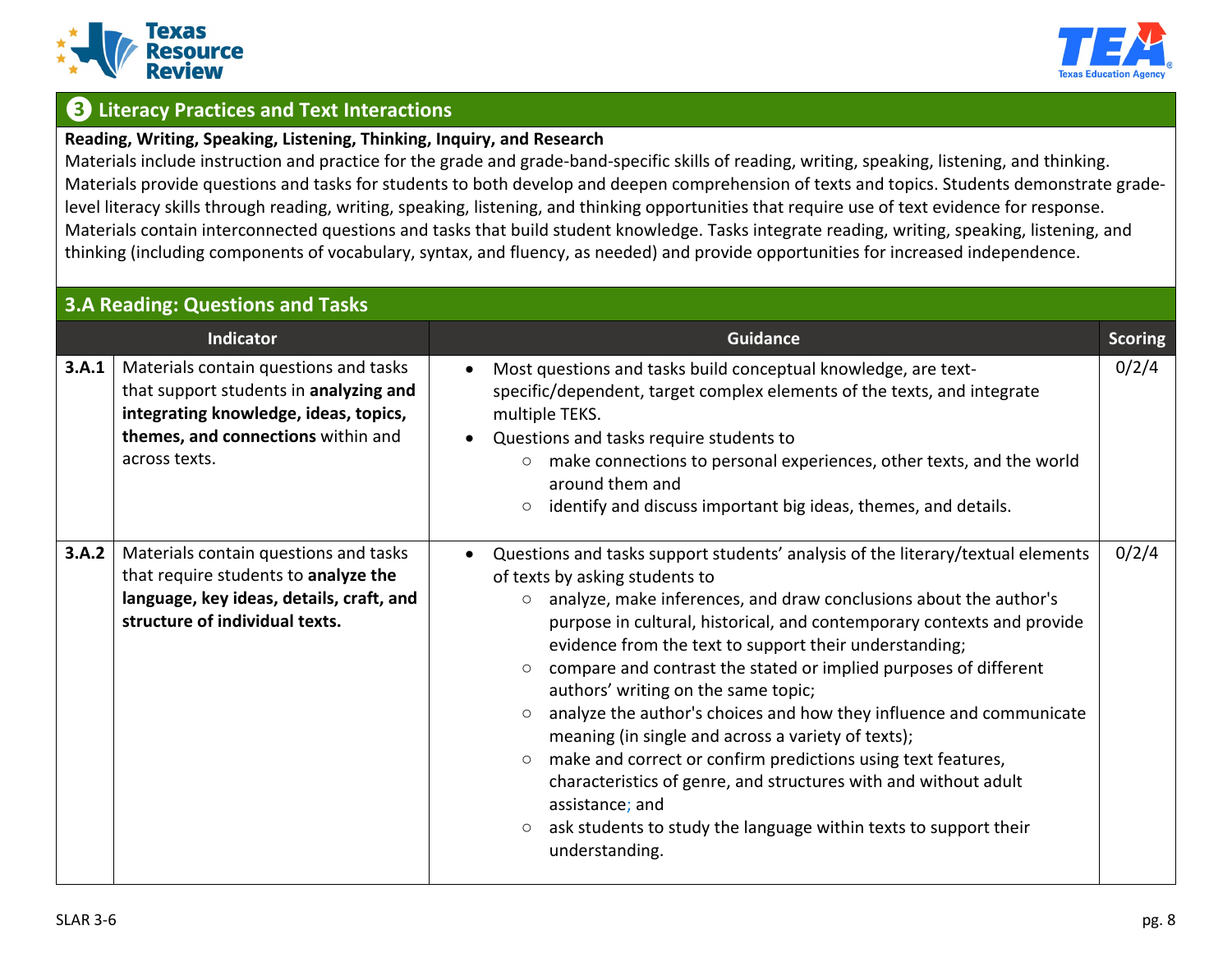



| 3.A.3 | Materials include a cohesive, year-long<br>plan for students to interact with and<br>build key academic vocabulary in and<br>across texts.                    | Materials include a year-long plan for building academic vocabulary, including<br>$\bullet$<br>ways to apply words in appropriate contexts.<br>Materials include scaffolds and supports for teachers to differentiate<br>vocabulary development for all learners.                                                                                                                                                                                                                                                                                                                                                                 | 0/2/4          |
|-------|---------------------------------------------------------------------------------------------------------------------------------------------------------------|-----------------------------------------------------------------------------------------------------------------------------------------------------------------------------------------------------------------------------------------------------------------------------------------------------------------------------------------------------------------------------------------------------------------------------------------------------------------------------------------------------------------------------------------------------------------------------------------------------------------------------------|----------------|
| 3.A.4 | Materials include a clearly defined plan<br>to support and hold students<br>accountable as they engage in<br>independent reading.                             | Procedures and/or protocols, along with adequate support for teachers, are<br>$\bullet$<br>provided to foster independent reading.<br>Materials provide a plan for students to self-select texts and read<br>independently for a sustained period of time, including planning and<br>accountability for achieving independent reading goals.                                                                                                                                                                                                                                                                                      | 0/1            |
|       | <b>3.B Writing</b>                                                                                                                                            |                                                                                                                                                                                                                                                                                                                                                                                                                                                                                                                                                                                                                                   |                |
|       | <b>Indicator</b>                                                                                                                                              | Guidance                                                                                                                                                                                                                                                                                                                                                                                                                                                                                                                                                                                                                          | <b>Scoring</b> |
| 3.B.1 | Materials provide support for students<br>to develop composition skills across<br>multiple text types for a variety of<br>purposes and audiences.             | Materials provide students opportunities to write literary texts to express<br>$\bullet$<br>their ideas and feelings about real or imagined people, events, and ideas.<br>Materials provide students opportunities to write informational texts to<br>$\bullet$<br>communicate ideas and information to specific audiences for specific<br>purposes.<br>Materials provide students opportunities to write argumentative texts to<br>influence the attitudes or actions of a specific audience on specific issues.<br>Materials provide students opportunities to write correspondence in a<br>professional or friendly structure. | 0/2/4          |
| 3.B.2 | Most written tasks require students to<br>use clear and concise information and<br>well-defended text-supported claims<br>to demonstrate the knowledge gained | Materials provide opportunities for students to use evidence from texts to<br>$\bullet$<br>support their opinions and claims.<br>Materials provide opportunities for students to demonstrate in writing what<br>they have learned through reading and listening to texts.                                                                                                                                                                                                                                                                                                                                                         | 0/2/4          |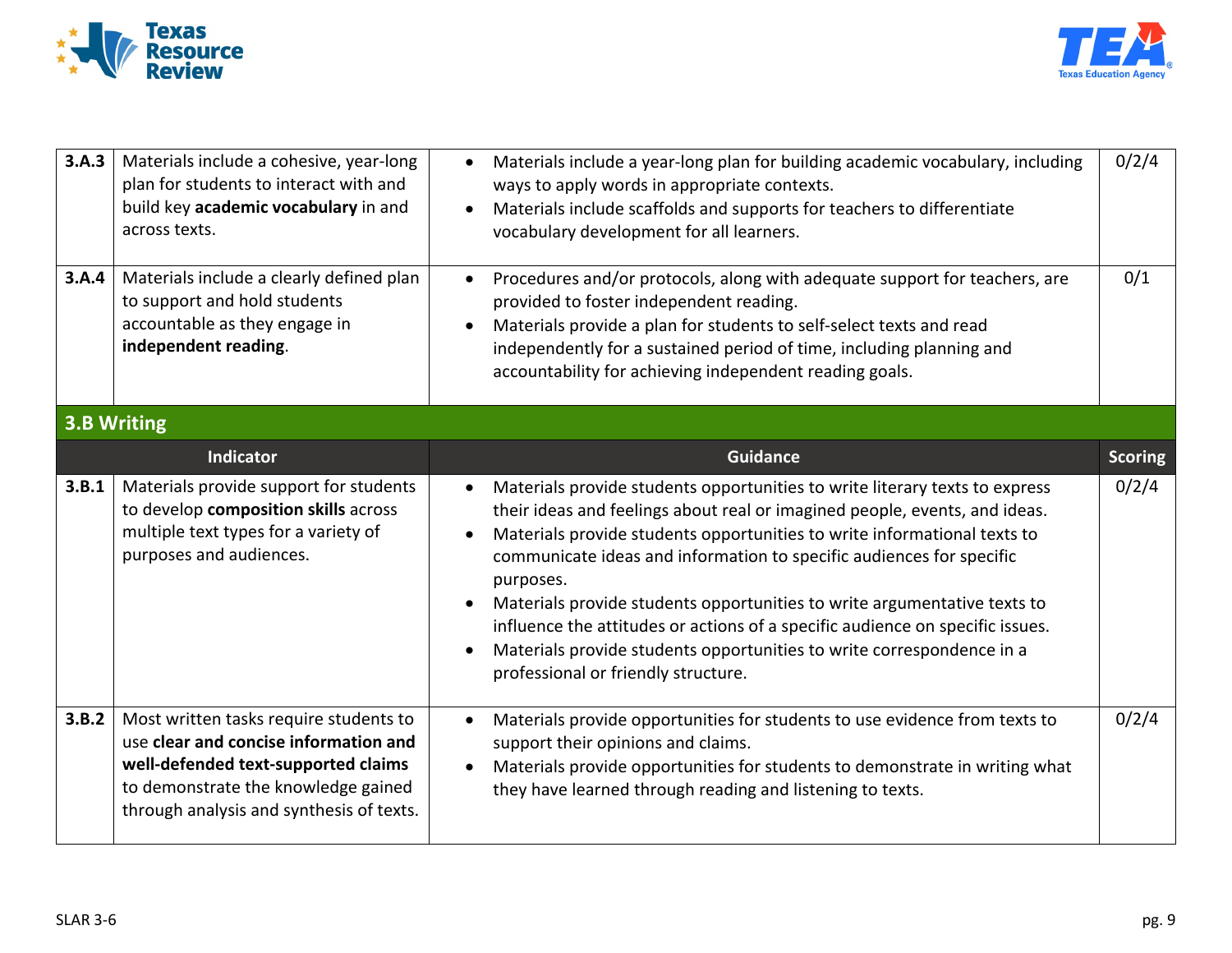



| 3.B.3 | Over the course of the year,<br>composition convention skills are<br>applied in increasingly complex<br>contexts, with opportunities for<br>students to publish their writing. | Materials facilitate students' coherent use of the elements of the writing<br>process (planning, drafting, revising, editing, and publishing) to compose<br>multiple texts.<br>Materials provide opportunities for practice and application of the<br>$\bullet$<br>conventions of academic language when speaking and writing, including<br>punctuation and grammar.<br>Grammar, punctuation, and usage are taught systematically, both in and out<br>of context, and materials provide editing practice in students' own writing as<br>the year continues. | 0/2/4          |
|-------|--------------------------------------------------------------------------------------------------------------------------------------------------------------------------------|-------------------------------------------------------------------------------------------------------------------------------------------------------------------------------------------------------------------------------------------------------------------------------------------------------------------------------------------------------------------------------------------------------------------------------------------------------------------------------------------------------------------------------------------------------------|----------------|
| 3.B.4 | Materials include practice for students<br>to write legibly in cursive.<br>(Grades 3-5 only)                                                                                   | Materials include instruction in cursive handwriting for students in the<br>appropriate grade(s).<br>Materials include a plan for procedures and supports for teachers to assess<br>students' handwriting development.                                                                                                                                                                                                                                                                                                                                      | 0/1            |
|       | <b>3.C Speaking and Listening</b>                                                                                                                                              |                                                                                                                                                                                                                                                                                                                                                                                                                                                                                                                                                             |                |
|       |                                                                                                                                                                                |                                                                                                                                                                                                                                                                                                                                                                                                                                                                                                                                                             |                |
|       | <b>Indicator</b>                                                                                                                                                               | <b>Guidance</b>                                                                                                                                                                                                                                                                                                                                                                                                                                                                                                                                             | <b>Scoring</b> |
| 3.C.1 | Materials support students' listening<br>and speaking about texts.                                                                                                             | Speaking and listening opportunities are focused on the text(s) being studied<br>in class, allowing students to demonstrate comprehension.<br>Most oral tasks require students to use clear and concise information and<br>$\bullet$<br>well-defended text-supported claims to demonstrate the knowledge gained<br>through analysis and synthesis of texts.                                                                                                                                                                                                 | 0/2/4          |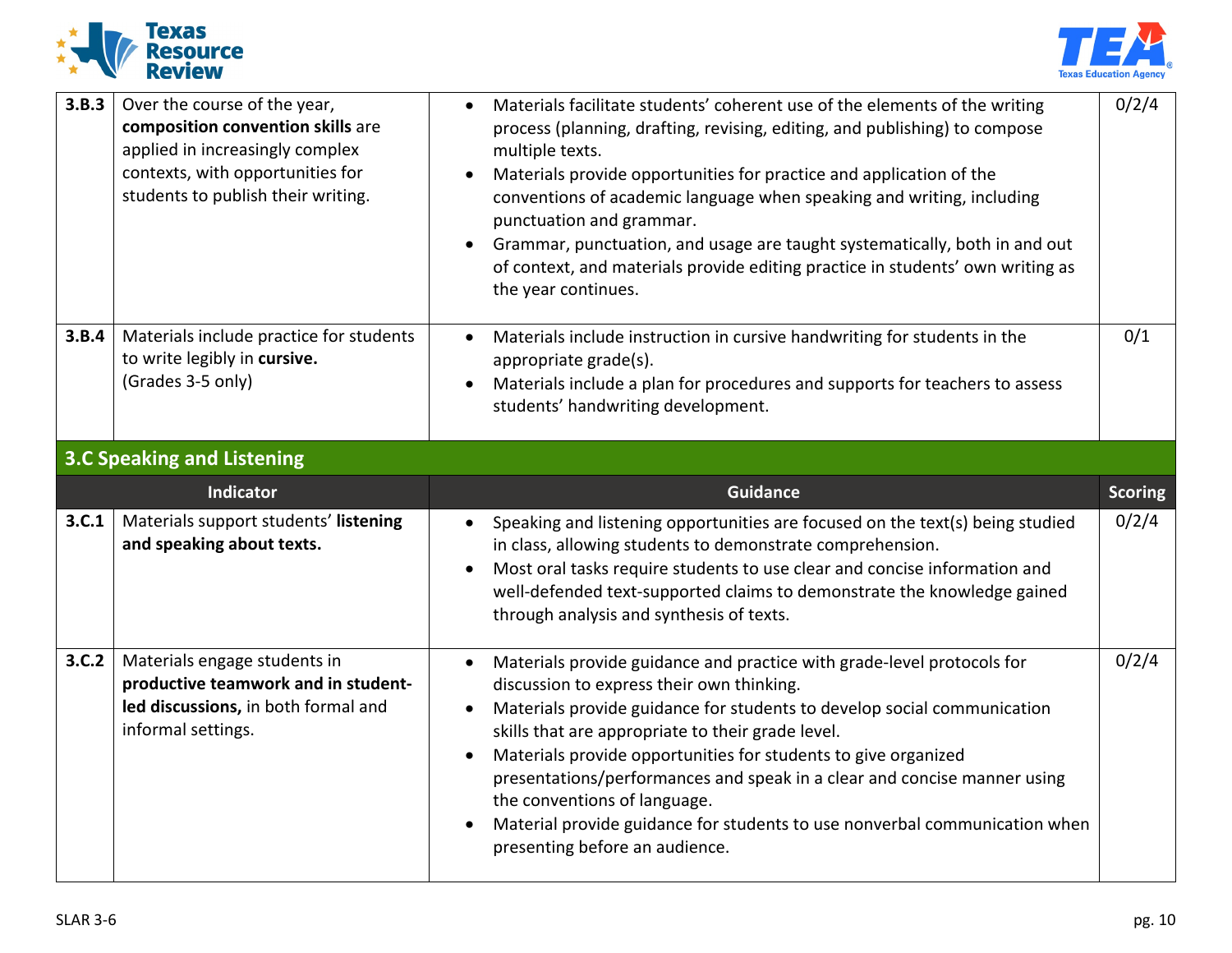



| <b>3.D Inquiry and Research</b> |                                                                                                                                                                               |                                                                                                                                                                                                                                                                                                                                                                                                                                                                                                                                                                                                                                         |                |
|---------------------------------|-------------------------------------------------------------------------------------------------------------------------------------------------------------------------------|-----------------------------------------------------------------------------------------------------------------------------------------------------------------------------------------------------------------------------------------------------------------------------------------------------------------------------------------------------------------------------------------------------------------------------------------------------------------------------------------------------------------------------------------------------------------------------------------------------------------------------------------|----------------|
|                                 | Indicator                                                                                                                                                                     | <b>Guidance</b>                                                                                                                                                                                                                                                                                                                                                                                                                                                                                                                                                                                                                         | <b>Scoring</b> |
| 3.D.1                           | Materials engage students in both<br>short-term and sustained recursive<br>inquiry processes to confront and<br>analyze various aspects of a topic using<br>relevant sources. | Materials support identification and summary of high-quality primary and<br>$\bullet$<br>secondary sources.<br>Materials support student practice in organizing and presenting their ideas<br>and information in accordance with the purpose of the research and the<br>appropriate grade level audience.<br>Materials provide guidance to use an appropriate mode of delivery, whether<br>written, oral, or multimodal, to present results.                                                                                                                                                                                            | 0/2/4          |
|                                 | <b>3.E Integration of SLAR Skills</b>                                                                                                                                         |                                                                                                                                                                                                                                                                                                                                                                                                                                                                                                                                                                                                                                         |                |
|                                 | Indicator                                                                                                                                                                     | <b>Guidance</b>                                                                                                                                                                                                                                                                                                                                                                                                                                                                                                                                                                                                                         | <b>Scoring</b> |
| 3.E.1                           | Materials contain interconnected<br>tasks that build student knowledge<br>and provide opportunities for<br>increased independence.                                            | Questions and tasks are designed to help students build and apply knowledge<br>$\bullet$<br>and skills in reading, writing, speaking, listening, thinking, and language.<br>Materials contain a coherently sequenced set of high-quality, text-dependent<br>$\bullet$<br>questions and tasks that require students to analyze the integration of<br>knowledge and ideas within individual texts as well as across multiple texts.<br>Tasks integrate reading, writing, speaking, listening, and thinking; include<br>components of vocabulary, syntax, and fluency, as needed; and provide<br>opportunities for increased independence. | 0/2/4          |
| 3.E.2                           | Materials provide spiraling and<br>scaffolded practice.                                                                                                                       | Materials support distributed practice over the course of the year.<br>$\bullet$<br>Design includes scaffolds for students to demonstrate integration of literacy<br>$\bullet$<br>skills that spiral over the school year.                                                                                                                                                                                                                                                                                                                                                                                                              | 0/2/4          |
|                                 |                                                                                                                                                                               | <b>Total Points Possible:</b>                                                                                                                                                                                                                                                                                                                                                                                                                                                                                                                                                                                                           | 46             |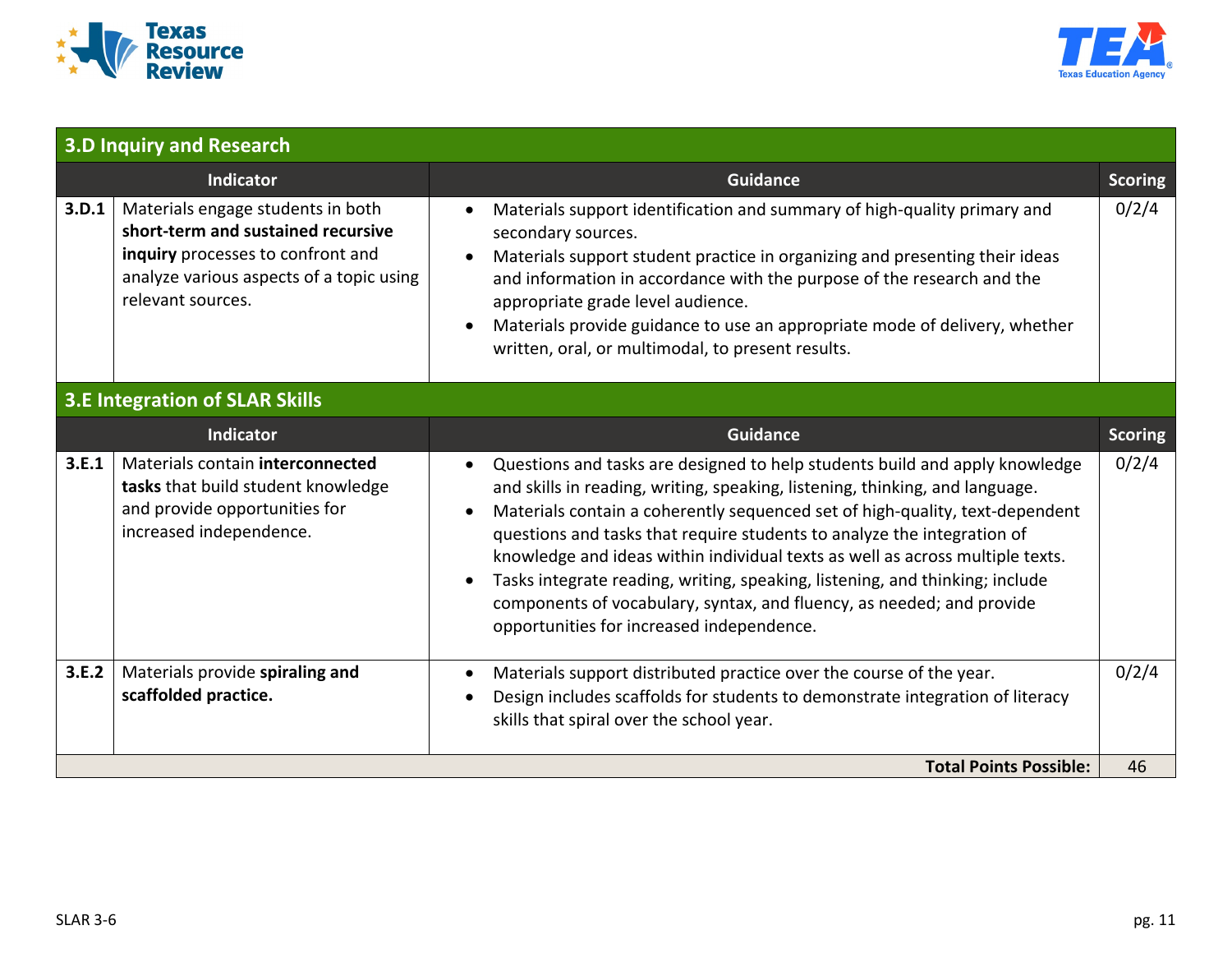



## $\bullet$  Developing and Sustaining Foundational Literacy Skills

Materials follow a sequence of appropriate foundational skills instruction indicated by the TEKS while providing abundant opportunities for every student to become proficient in each of the foundational skills.

|     | <b>Indicator</b>                                                                                                                                                                                                                                                                                                                                        | <b>Guidance</b>                                                                                                                                                                                                                                                                                                                                                                                                                                                                                                                                                                                                                                                                                                                                                                                                                                  | <b>Scoring</b> |
|-----|---------------------------------------------------------------------------------------------------------------------------------------------------------------------------------------------------------------------------------------------------------------------------------------------------------------------------------------------------------|--------------------------------------------------------------------------------------------------------------------------------------------------------------------------------------------------------------------------------------------------------------------------------------------------------------------------------------------------------------------------------------------------------------------------------------------------------------------------------------------------------------------------------------------------------------------------------------------------------------------------------------------------------------------------------------------------------------------------------------------------------------------------------------------------------------------------------------------------|----------------|
| 4.1 | Materials provide systematic instruction<br>and practice of foundational skills,<br>including opportunities for phonics and<br>word analysis skills (e.g., examination<br>of grade-level prefixes and suffixes,<br>decoding of multisyllabic words by using<br>syllabication, and automaticity with<br>grade-level orthographic rules and<br>patterns). | Materials include a research-based sequence of grade-level foundational<br>skills instruction and opportunities for ample student practice to achieve<br>grade-level mastery.<br>Materials systematically develop knowledge of grade-level phonics patterns<br>and word analysis skills as delineated in the TEKS for grades 3-5.<br>Materials provide opportunities for students to practice grade-level word<br>recognition skills to promote automaticity.<br>Materials provide opportunities for students to practice and apply word<br>analysis skills both in and out of context.<br>Materials include building spelling knowledge as identified in the TEKS.<br>Materials specifically attend to supporting students in need of effective<br>remediation.<br>Materials include systematic instruction of orthographic rules and patterns. | 0/2/4          |
| 4.2 | Materials include diagnostic tools and<br>provide opportunities to assess student<br>mastery, in and out of context, at<br>regular intervals for teachers to make<br>instructional adjustments.                                                                                                                                                         | Materials include tools to support and direct teachers to assess students'<br>growth in, and mastery of, foundational skills (e.g., skill gaps in phonics and<br>decoding) both in and out of context.<br>Materials support teachers with guidance and direction to respond to<br>individual students' literacy needs, based on tools and assessments<br>appropriate to the grade level.<br>Materials support the teacher in working with students to self-monitor, use<br>context to confirm or self-correct understanding, and employ rereading<br>when appropriate.                                                                                                                                                                                                                                                                           | 0/2/4          |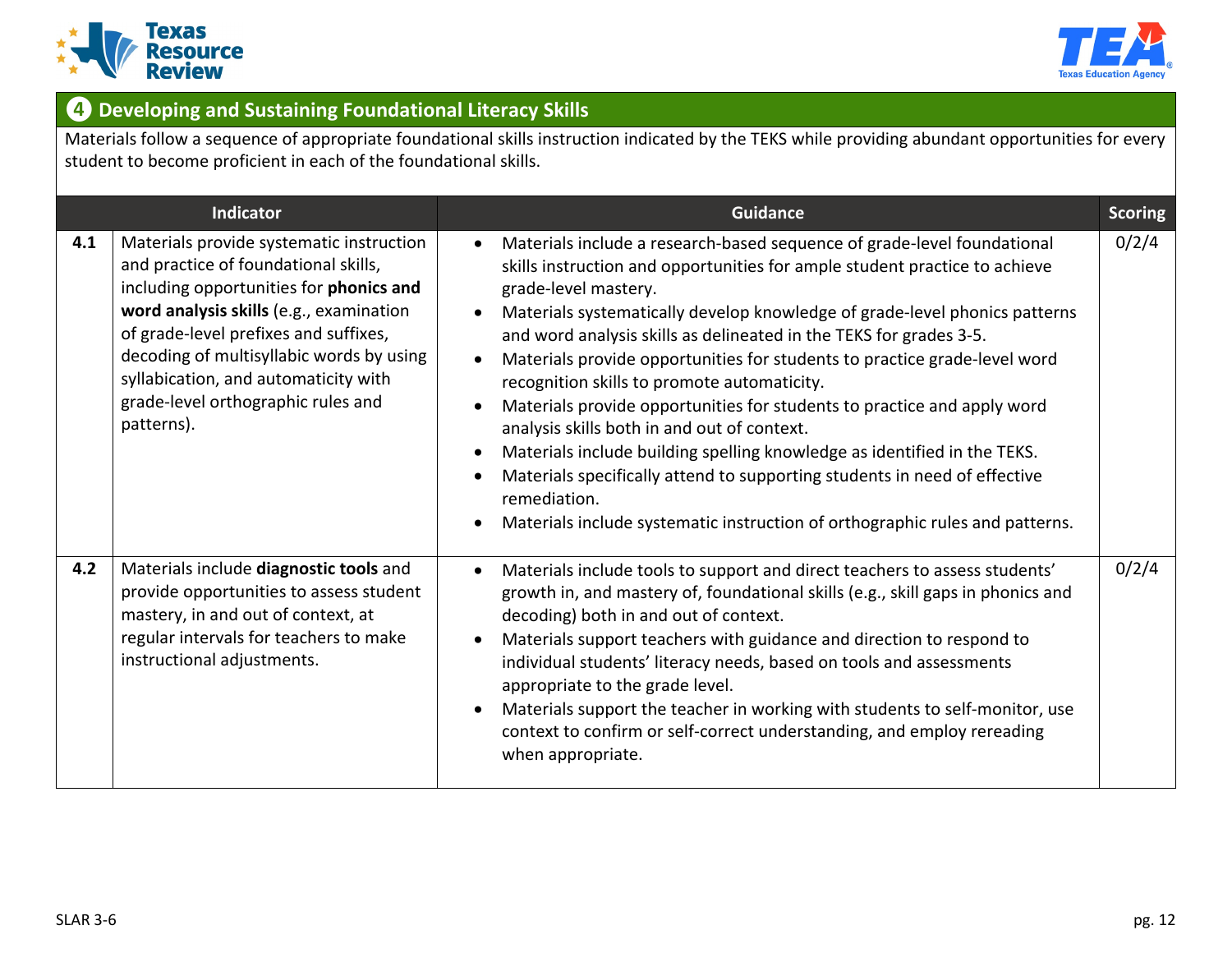



| 4.3 | Materials provide frequent<br>opportunities for students to practice<br>and develop oral and silent reading<br>fluency while reading a wide variety of<br>grade-appropriate texts at the<br>appropriate rate with accuracy and<br>expression to support comprehension. | Materials provide students opportunities to read grade-level texts as they<br>make meaning and build foundational skills.<br>Materials include explicit instruction in fluency, including phrasing,<br>intonation, expression, and accuracy.<br>Materials provide opportunities and routines for teachers to regularly<br>monitor and provide corrective feedback on phrasing, intonation, expression,<br>and accuracy. | 0/2/4 |
|-----|------------------------------------------------------------------------------------------------------------------------------------------------------------------------------------------------------------------------------------------------------------------------|-------------------------------------------------------------------------------------------------------------------------------------------------------------------------------------------------------------------------------------------------------------------------------------------------------------------------------------------------------------------------------------------------------------------------|-------|
|     |                                                                                                                                                                                                                                                                        | <b>Total Points Possible:</b>                                                                                                                                                                                                                                                                                                                                                                                           | 12    |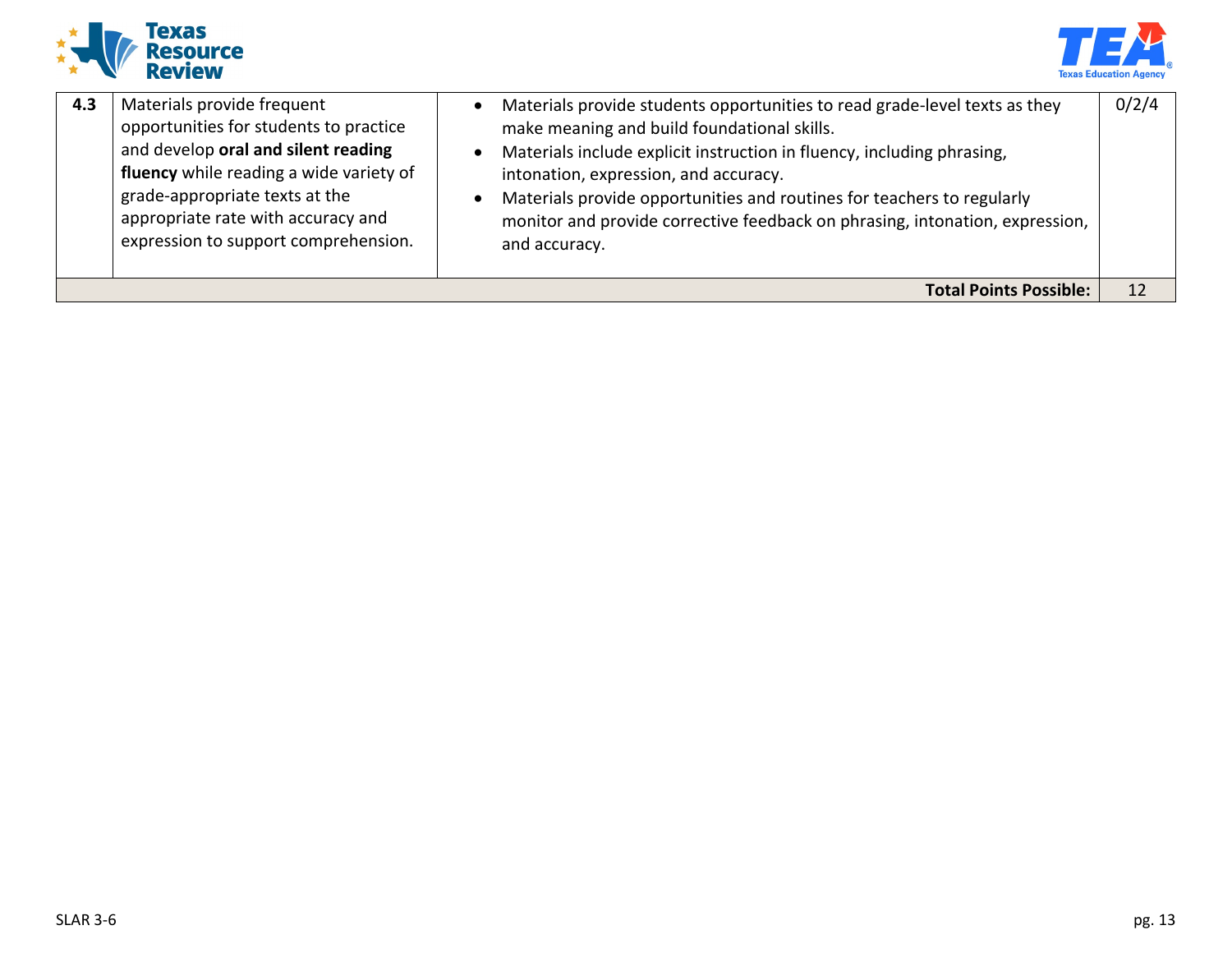



# **❺ Progress Monitoring**

Materials provide frequent, strategic opportunities to monitor and respond to student progress toward development of appropriate grade level and content skill development.

|     | Indicator                                                                                                                                                                                                      | Guidance                                                                                                                                                                                                                                                                                                                                                                                                                                                                                                                                                                                     | <b>Scoring</b> |
|-----|----------------------------------------------------------------------------------------------------------------------------------------------------------------------------------------------------------------|----------------------------------------------------------------------------------------------------------------------------------------------------------------------------------------------------------------------------------------------------------------------------------------------------------------------------------------------------------------------------------------------------------------------------------------------------------------------------------------------------------------------------------------------------------------------------------------------|----------------|
| 5.1 | Materials include developmentally-<br>appropriate diagnostic tools (e.g.<br>formative and summative progress<br>monitoring) and guidance for teachers,<br>students, and administrators to monitor<br>progress. | Materials include a variety of diagnostic tools that are developmentally<br>appropriate (e.g., observational, anecdotal, formal).<br>Materials provide guidance to ensure consistent and accurate administration<br>of diagnostic tools.<br>Materials include tools for students to track their own progress and growth.<br>Materials include diagnostic tools to measure all content and process skills<br>for SLAR, as outlined in the TEKS.                                                                                                                                               | 0/1/2          |
| 5.2 | Materials include guidance for teachers<br>and administrators to analyze and<br>respond to data from diagnostic tools.                                                                                         | Materials support teachers with guidance and direction to respond to<br>$\bullet$<br>individual students' needs in all domains, based on measures of student<br>progress appropriate to the developmental level.<br>Diagnostic tools yield meaningful information for teachers to use when<br>planning instruction and differentiation.<br>Materials provide a variety of resources and teacher guidance on how to<br>leverage different activities to respond to student data.<br>Materials provide guidance for administrators to support teachers in<br>analyzing and responding to data. | 0/1/2          |
| 5.3 | Materials include frequent, embedded<br>opportunities for monitoring progress.                                                                                                                                 | Materials include routine and systematic progress monitoring opportunities<br>that accurately measure and track student progress.<br>Frequency of progress monitoring is appropriate for the age and content skill.                                                                                                                                                                                                                                                                                                                                                                          | 0/1/2          |
|     |                                                                                                                                                                                                                | <b>Total Points Possible:</b>                                                                                                                                                                                                                                                                                                                                                                                                                                                                                                                                                                | 6              |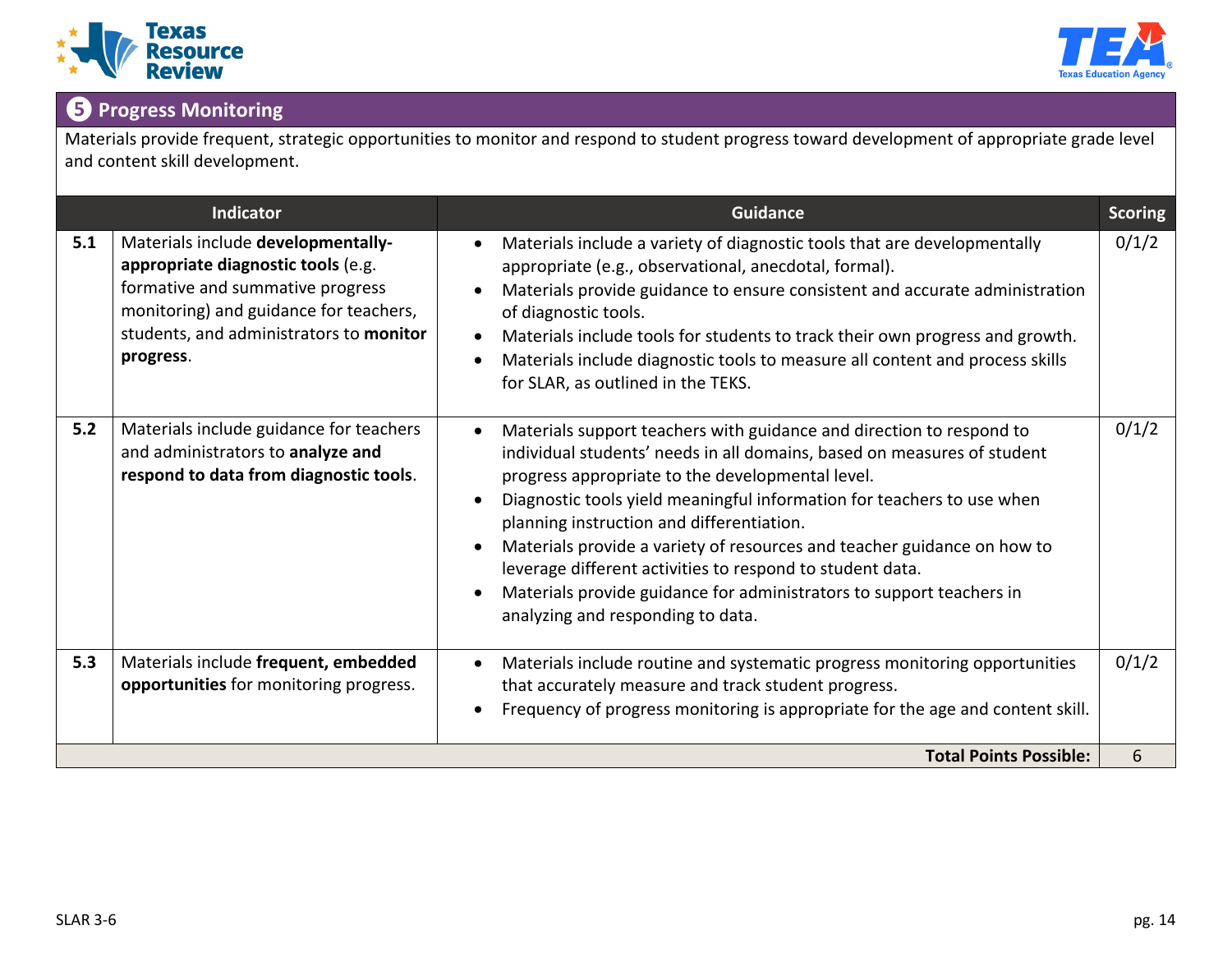



# **❻ Supports for All Learners**

Materials provide guidance and support that help teachers meet the diverse learning needs of all students.

|     | <b>Indicator</b>                                                                                                     | <b>Guidance</b>                                                                                                                                                                                                                                                                                                                                                                                                                                                                                        | <b>Scoring</b> |
|-----|----------------------------------------------------------------------------------------------------------------------|--------------------------------------------------------------------------------------------------------------------------------------------------------------------------------------------------------------------------------------------------------------------------------------------------------------------------------------------------------------------------------------------------------------------------------------------------------------------------------------------------------|----------------|
| 6.1 | Materials include guidance, scaffolds,<br>supports, and extensions that maximize<br>student learning potential.      | Materials provide recommended targeted instruction and activities for<br>students who have not yet mastered the content.<br>Materials provide recommended targeted instruction and activities for<br>students who have mastered content.<br>Materials provide additional enrichment activities for all levels of learners.                                                                                                                                                                             | 0/1/2          |
| 6.2 | Materials provide a variety of<br>instructional methods that appeal to a<br>variety of learning interests and needs. | Materials include a variety of instructional approaches to engage students in<br>mastery of the content.<br>Materials support developmentally appropriate multimodal instructional<br>strategies (e.g. visual, auditory, kinesthetic, tactile, etc.)<br>Materials support flexible grouping (e.g. whole, small, individual).<br>Materials support multiple types of practices (e.g. guided, independent,<br>collaborative) and provide guidance and structures to achieve effective<br>implementation. | 0/1/2          |
| 6.3 | Materials include supports for English<br>Learners (ELs) to meet grade-level<br>learning expectations.               | Materials must include accommodations for linguistics (communicated,<br>sequenced, and scaffolded) commensurate with various levels of English<br>language proficiency.<br>Materials encourage strategic use of students' primary language as a means<br>to develop linguistic, affective, cognitive, and academic skills in the target<br>language (e.g., to enhance vocabulary development).                                                                                                         | 0/1/2          |
|     |                                                                                                                      | <b>Total Points Possible:</b>                                                                                                                                                                                                                                                                                                                                                                                                                                                                          | 6              |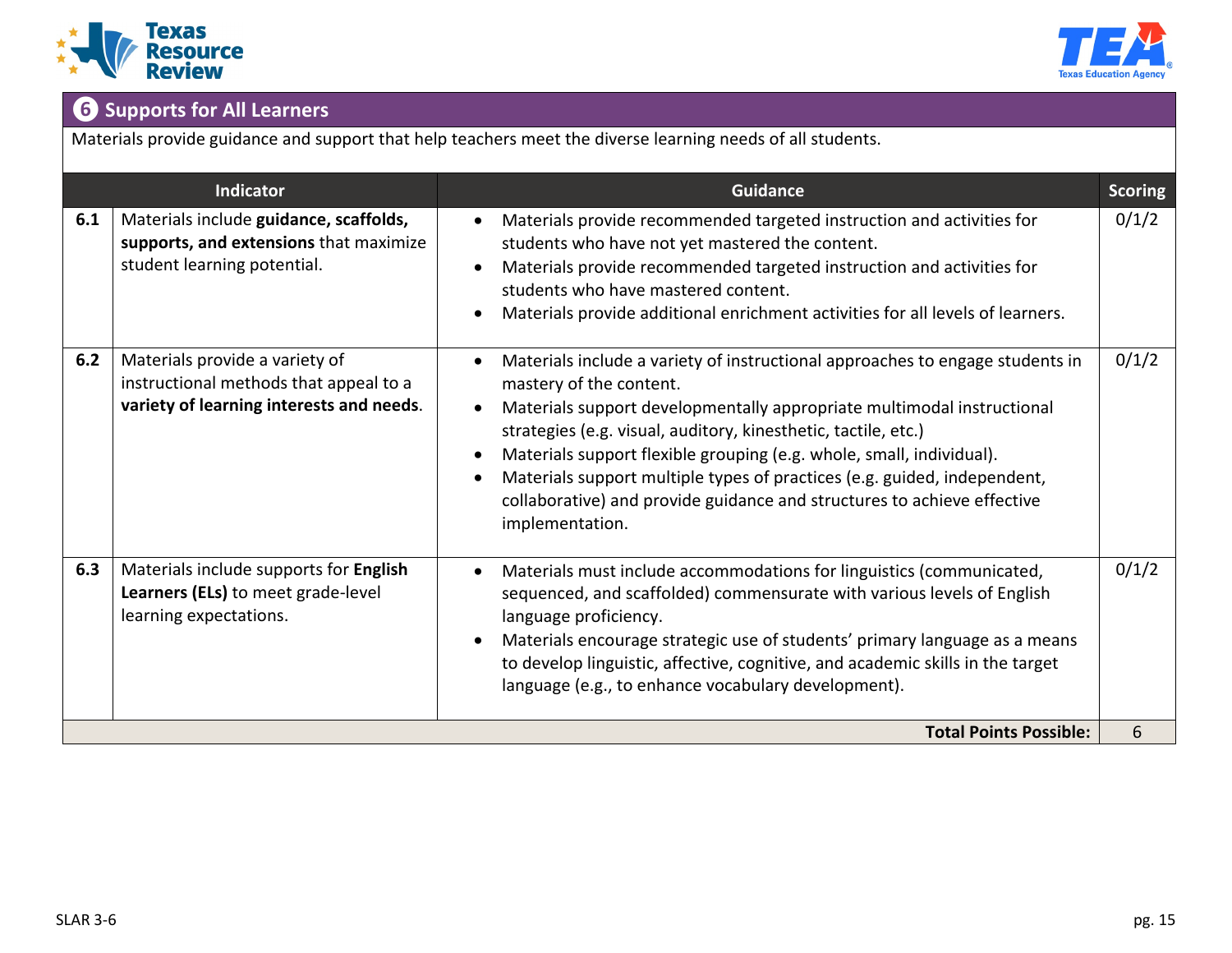



# **❼ Implementation**

Materials provide support for implementation including clear and easy-to-follow guidance and support for teachers.

| <b>Indicator</b> |                                                                                                                              | <b>Guidance</b>                                                                                                                                                                                                                                                                                                                                                                                                                                                                                                                                                                                          | <b>Scoring</b> |
|------------------|------------------------------------------------------------------------------------------------------------------------------|----------------------------------------------------------------------------------------------------------------------------------------------------------------------------------------------------------------------------------------------------------------------------------------------------------------------------------------------------------------------------------------------------------------------------------------------------------------------------------------------------------------------------------------------------------------------------------------------------------|----------------|
| 7.1              | Materials include year-long plans with<br>practice and review opportunities that<br>support instruction.                     | Materials include a cohesive, year-long plan to build students' concept<br>development and consider how to vertically align instruction that builds year<br>to year.<br>Materials provides spiraled review and practice of knowledge and skills in all<br>domains throughout the span of the curriculum.                                                                                                                                                                                                                                                                                                 | 0/1/2          |
| 7.2              | Materials include implementation<br>support for teachers and<br>administrators.                                              | Materials are accompanied by a TEKS-aligned scope and sequence outlining<br>the essential knowledge and skills that are taught in the program, the order<br>in which they are presented, and how knowledge and skills build and connect<br>across grade levels.<br>Materials include supports to help teachers implement the materials as<br>intended.<br>Materials include resources and guidance to help administrators support<br>teachers in implementing the materials as intended.<br>Materials include a school year's worth of instruction, including realistic<br>pacing guidance and routines. | 0/1/2          |
| 7.3              | Materials provide implementation<br>guidance to meet variability in<br>programmatic design and scheduling<br>considerations. | Materials provide guidance for strategic implementation without disrupting<br>the sequence of content that must be taught in a specific order following a<br>developmental progression.<br>Materials are designed in a way that allow LEAs the ability to incorporate the<br>curriculum into district, campus, and teacher programmatic design and<br>scheduling considerations.                                                                                                                                                                                                                         | 0/1/2          |
| 7.4              | Materials provide guidance on fostering<br>connections between home and<br>school.                                           | Materials support development of strong relationships between teachers<br>and families.<br>Materials specify activities for use at home to support students' learning and<br>development.                                                                                                                                                                                                                                                                                                                                                                                                                | 0/1/2          |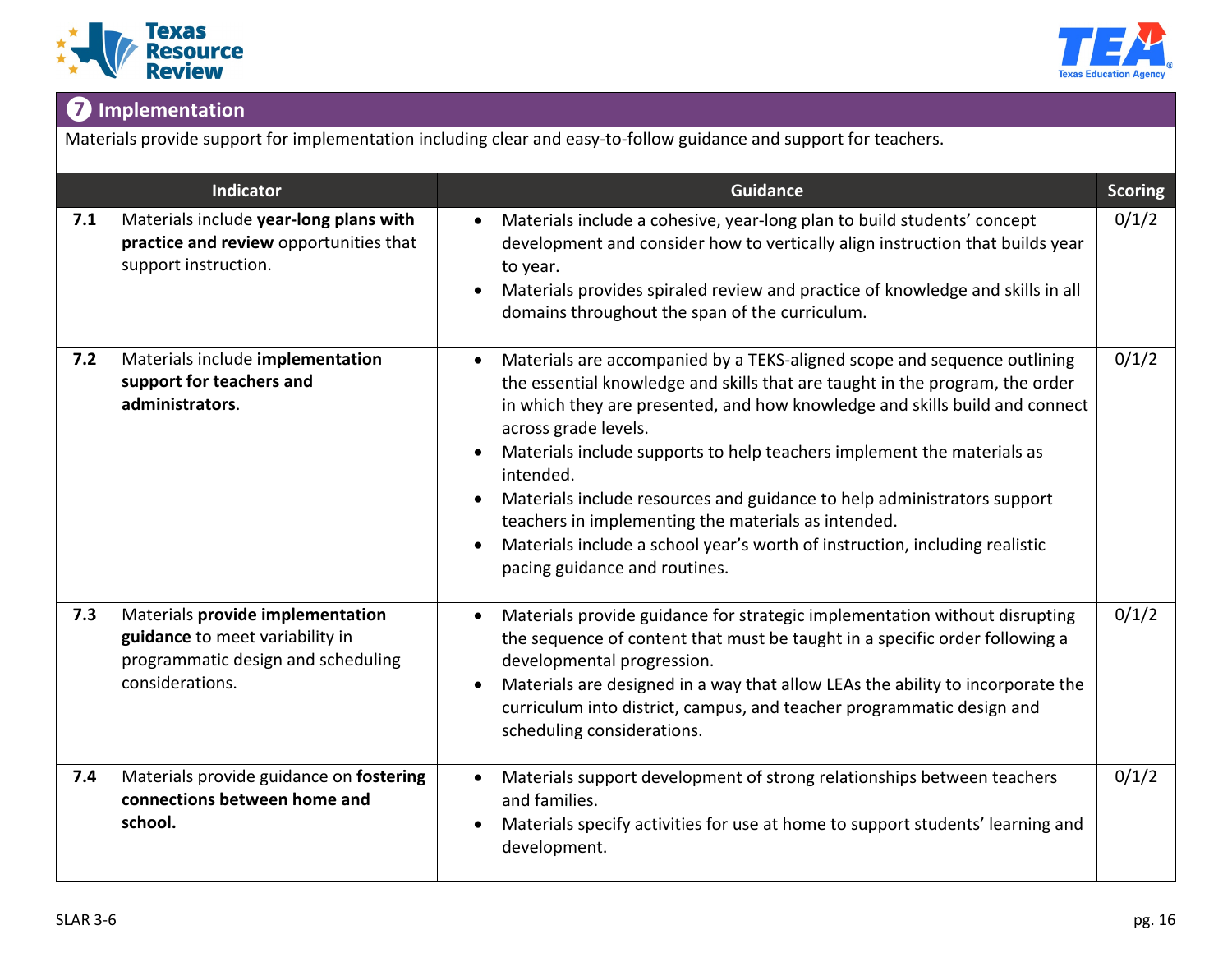



| 7.5 | The visual design of student and teacher<br>materials (whether in print or digital) is<br>neither distracting nor chaotic. | Materials include appropriate use of white space and design that supports<br>and does not distract from student learning.<br>Pictures and graphics are supportive of student learning and engagement<br>without being visually distracting. | 0/1/2 |  |  |
|-----|----------------------------------------------------------------------------------------------------------------------------|---------------------------------------------------------------------------------------------------------------------------------------------------------------------------------------------------------------------------------------------|-------|--|--|
|     | <b>Total Points Possible:</b>                                                                                              |                                                                                                                                                                                                                                             |       |  |  |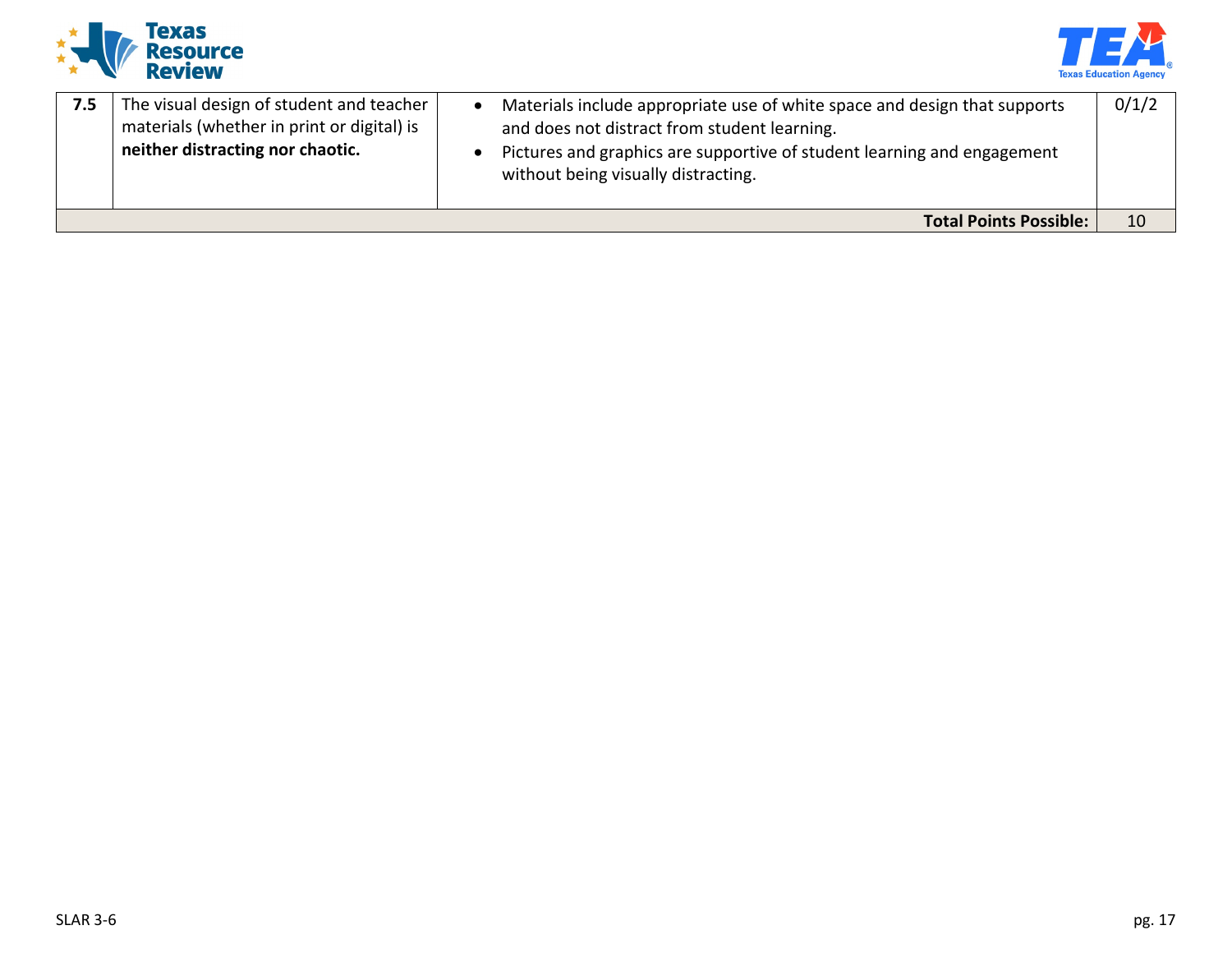



## **❽ Bilingual Program Model Considerations**

Materials provide supports for use in bilingual education programs. Bilingual program model refers to the four approved bilingual education program models in Texas as defined in Texas Administrative Code §89.1210: early exit transitional, late exit transitional, one-way dual language, and two-way dual language. Instructional materials used in any bilingual program model should naturally, authentically incorporate meaningful, culturally relevant content and experiences in all components of the program. Reviewers will use this section for a holistic evaluation.

|                               | <b>Indicator</b>                                                                                                                                                                           | <b>Guidance</b>                                                                                                                                                                                                                                                                                                                                                                                     | <b>Scoring</b> |  |
|-------------------------------|--------------------------------------------------------------------------------------------------------------------------------------------------------------------------------------------|-----------------------------------------------------------------------------------------------------------------------------------------------------------------------------------------------------------------------------------------------------------------------------------------------------------------------------------------------------------------------------------------------------|----------------|--|
| 8.1                           | Materials provide clear guidance specific<br>to bilingual program model.                                                                                                                   | Materials include guidance or recommendations on how they could be<br>$\bullet$<br>applied within a particular bilingual program model.<br>Materials cite current, relevant research on Spanish literacy development<br>$\bullet$<br>and second language development and acquisition.                                                                                                               | 0/1/2          |  |
| 8.2                           | Materials support teachers in<br>understanding the connection between<br>content presented in each language and<br>provide guidance on how to help<br>students understand this connection. | Materials highlight opportunities for students to make cross-linguistic<br>$\bullet$<br>connections.<br>Materials allow for equitable instruction in both languages, in terms of<br>$\bullet$<br>quality and quantity of materials.<br>Materials support teacher and student understanding and application of the<br>$\bullet$<br>connection between the languages, (i.e. cognates).                | 0/1/2          |  |
| 8.3                           | Materials in Spanish are authentic and<br>culturally relevant.                                                                                                                             | Both teacher and student materials are presented in authentic and<br>$\bullet$<br>academic Spanish or are quality transadaptations or translations, as<br>appropriate for the purpose and context of the activity.<br>Materials support the development of socio-cultural competence.<br>Materials represent the cultural and linguistic diversity of the Spanish<br>language and Hispanic culture. | 0/1/2          |  |
| <b>Total Points Possible:</b> |                                                                                                                                                                                            |                                                                                                                                                                                                                                                                                                                                                                                                     |                |  |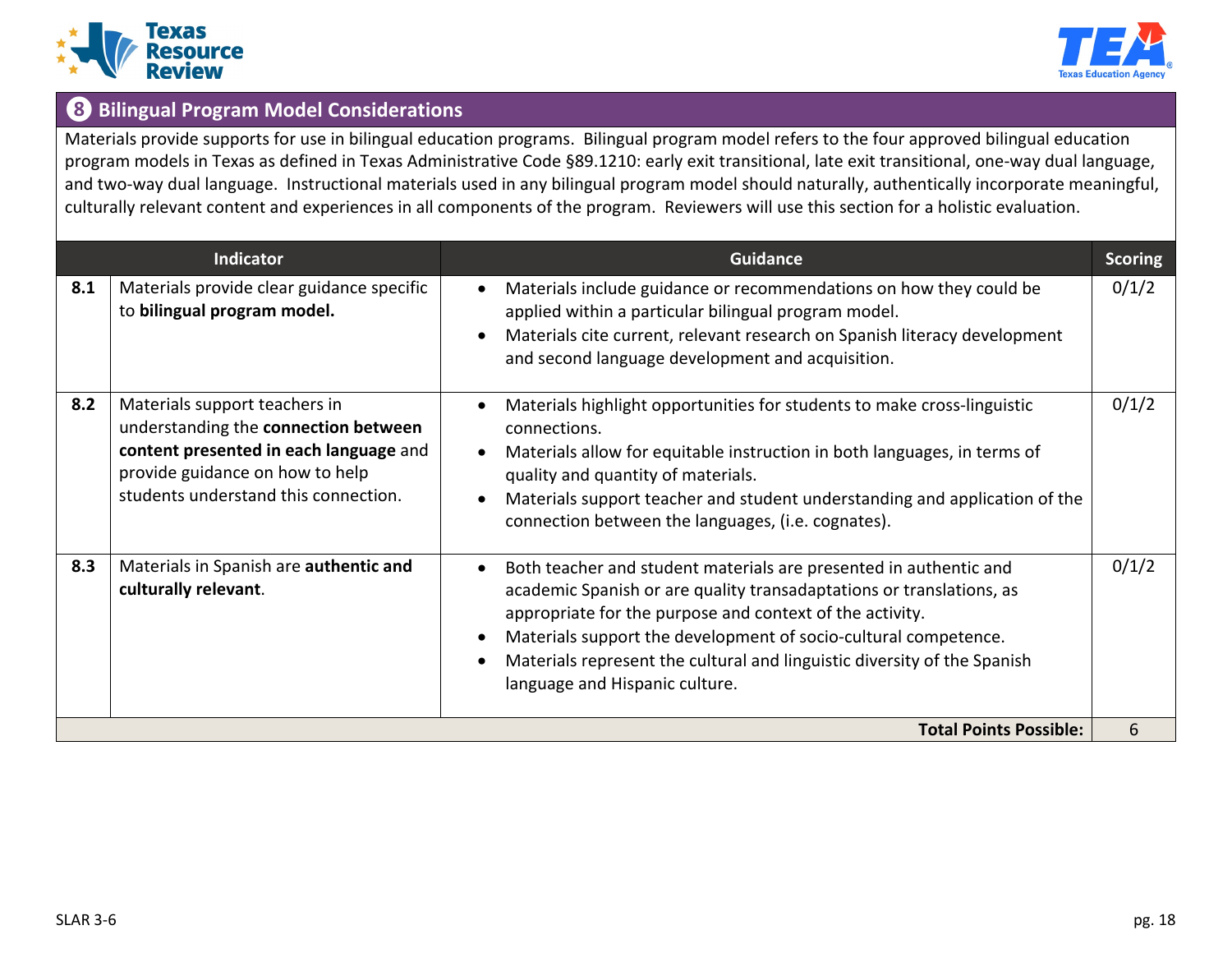



# **❾ Additional Information**

The following information will appear on the Texas Resource Review website, providing additional information about the set of materials being reviewed.

| <b>Indicator</b>              |                                                                                       | <b>Guidance</b>                                | <b>Scoring</b>              |  |
|-------------------------------|---------------------------------------------------------------------------------------|------------------------------------------------|-----------------------------|--|
| 9.1                           | Technology components are identified<br>per the information requirement<br>checklist. | Technology checklist is completed.             | <b>NOT</b><br><b>SCORED</b> |  |
| 9.2                           | Cost worksheet completed.                                                             | Cost worksheet is completed.                   | <b>NOT</b><br><b>SCORED</b> |  |
| 9.3                           | Professional learning opportunities<br>meet criteria for implementation.              | Professional learning indicators built by TEA. | <b>NOT</b><br><b>SCORED</b> |  |
| 9.4                           | <b>Additional language supports</b><br>worksheet completed.                           | Additional language worksheet is completed.    | <b>NOT</b><br><b>SCORED</b> |  |
| <b>Total Points Possible:</b> |                                                                                       |                                                |                             |  |